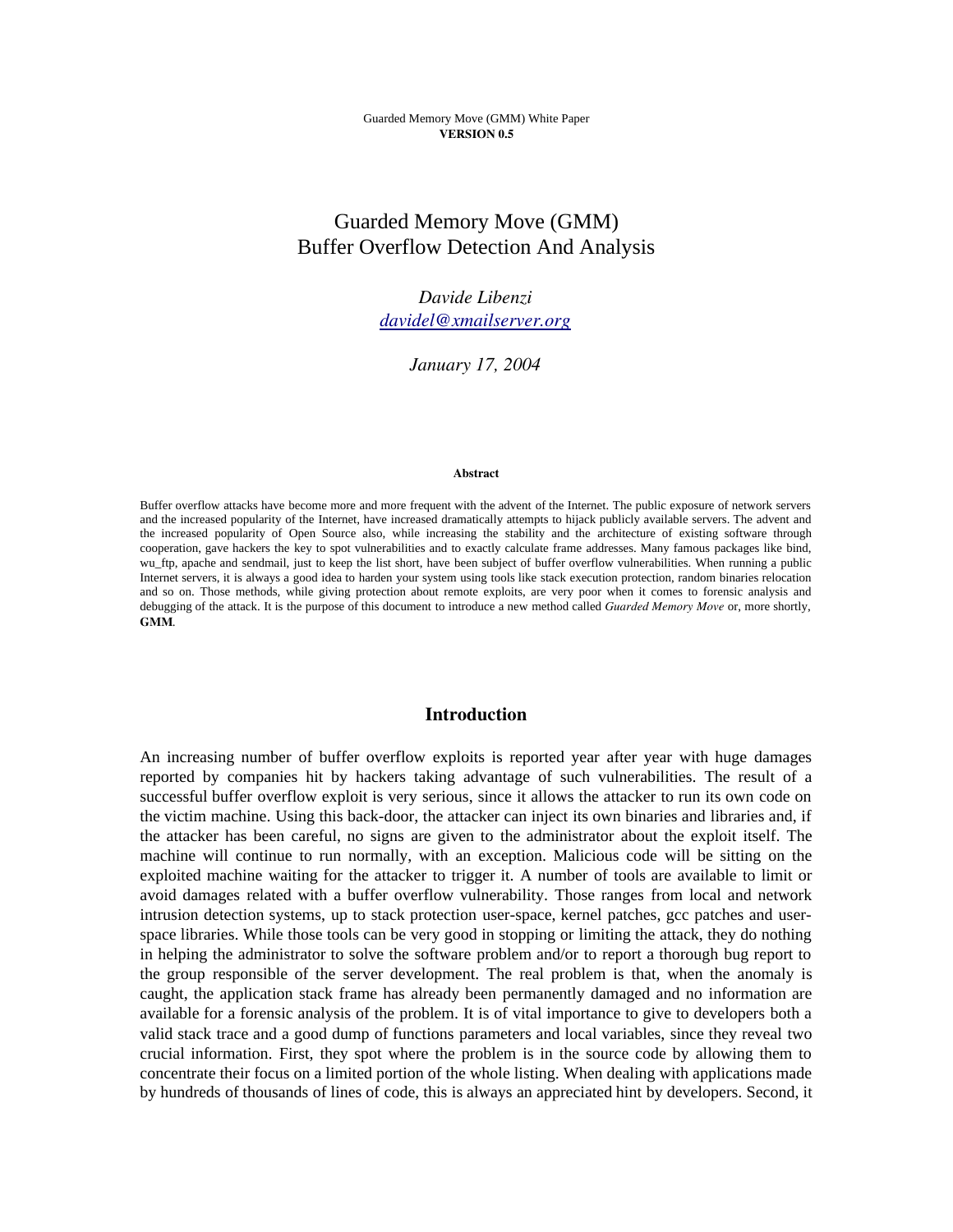reveals the data used by the attacker to exploit the source. Many times, even when a precise location in the source code is spotted, the data/conditions that make the algorithm to fail might not be clear. This especially when the algorithm is not trivial and has many data dependencies. It is in this scenario that GMM comes into play, by giving precious information to study and resolve/report the vulnerability.

### Anatomy Of A Buffer Overflow Exploit

A buffer overflow exploit born from a programming error in the target application source code. Languages like, for example, C are more subject to those kind of errors compared to more high level languages like Java, Perl, Tcl/Tk, Python, BASIC, etc... Even more experienced C programmers are not free from committing such errors, especially when dealing with the development of huge numbers of lines of code in a limited period of time. The direct access to the process memory that the standard C API allows, gives the developer both power and increased sources of errors that lead to buffer overflows. The advent and the steady growth of the Open Source community also, while giving to end users an increased and more advanced number of softwares, allows a malicious hacker to directly spot the possible source of buffer overflows by directly reading the application code. Once a C application is built, the resulting binary code is stored inside a system specific executable file, that in case of Linux (and many Unixes) is the ELF file format. The C compiler and the linker work together in building the resulting ELF file, that is composed by different sections. Without going any deeper, we can say that at least a data section (.data and .bss) and code section (.text) are present inside the ELF file. When the operation system is required to load the ELF file, it creates virtual memory regions according to values stored inside the executable file, and maps ELF file sections onto the created memory regions. One of the information contained inside an executable file, is the address of the first CPU instruction that should receive the control of the application once the OS has completed the load operation. All CPUs have a special register typically called IP (Instruction Pointer), that the operating system will set to the virtual memory address contained inside the executable file. But before giving control to the application binary code, another virtual memory segment must be created by the operating system. To keep track of the function call chain and to allow re-entrance, CPUs have (or offer the capability of) a stack register, typically called SP (Stack Pointer). Such register points to a special memory region called program stack. It is here that function local variables are allocated, and it is also here that the CPU saves the return address where requested to branch to another function, together with parameters needed by the called function itself. It is the CPU stack manipulation though over-run buffers, that gives the attacker the ability to inject and execute its own malicious code. Let's examine a simple application like:

*1. int do\_overflow(char \*str) { 2. char buf[32]; 3. 4. strcpy(buf, str); 5. return strlen(buf); 6. } 7. 8. void run\_test(char \*str) { 9. int res; 10.*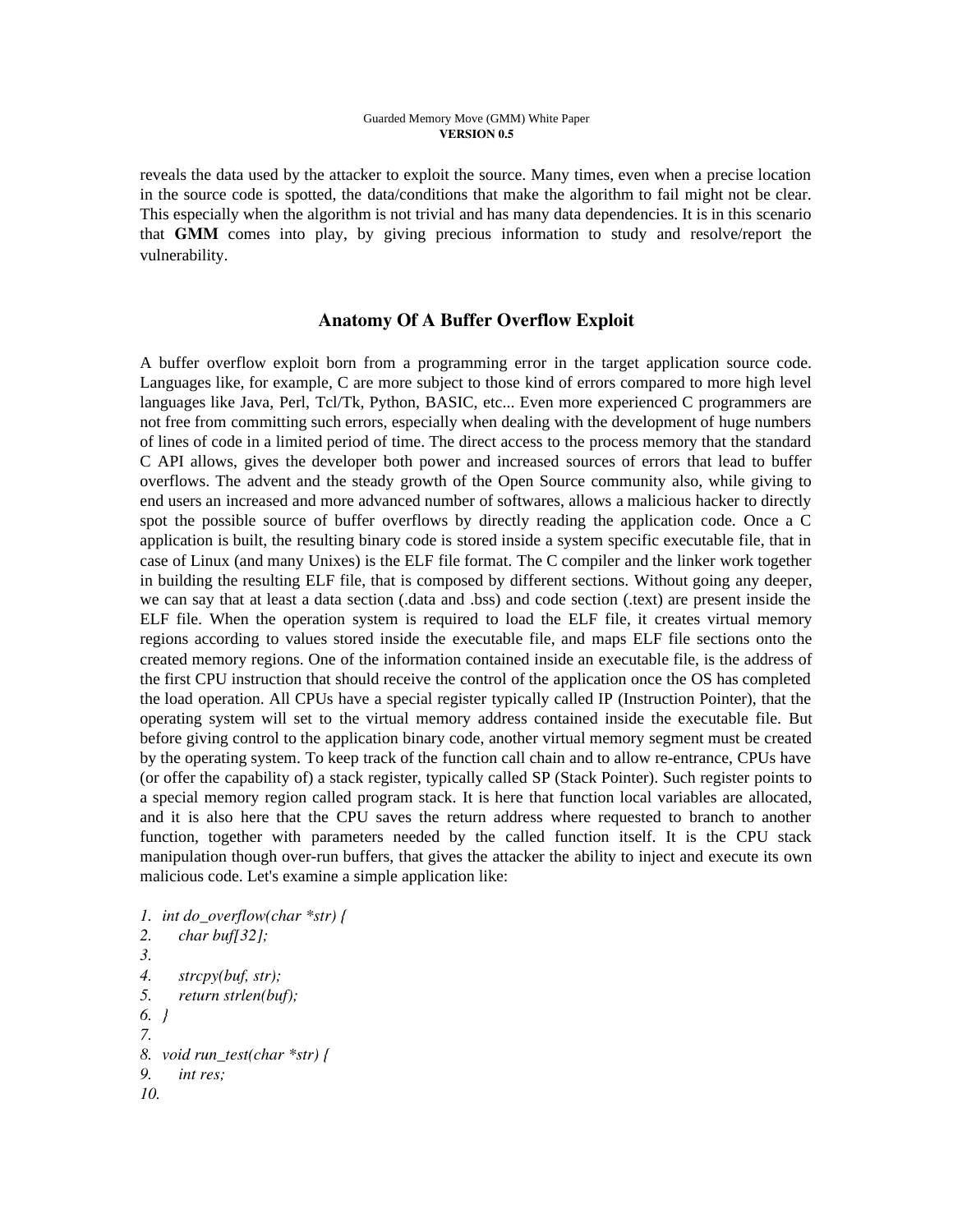*11. res = do\_overflow(str); 12.} 13. 14.int main(int ac, char \*\*av) { 15. 16. run\_test(av[1]); 17. return 0; 18.}*

This application does basically nothing but gives the user the ability to over-run the application stack by passing an over sized parameter. From an application point of view, the first instruction that will be executed will be the first instruction of the *main()* function [ 1 ]. Let's see how the stack frame looks like (supposing a stack growing towards lower addresses) right before the call to *strcpy()*:



<sup>1</sup> This is not true in reality since other functions like constructors and library initialization functions take the control before *main()* executes.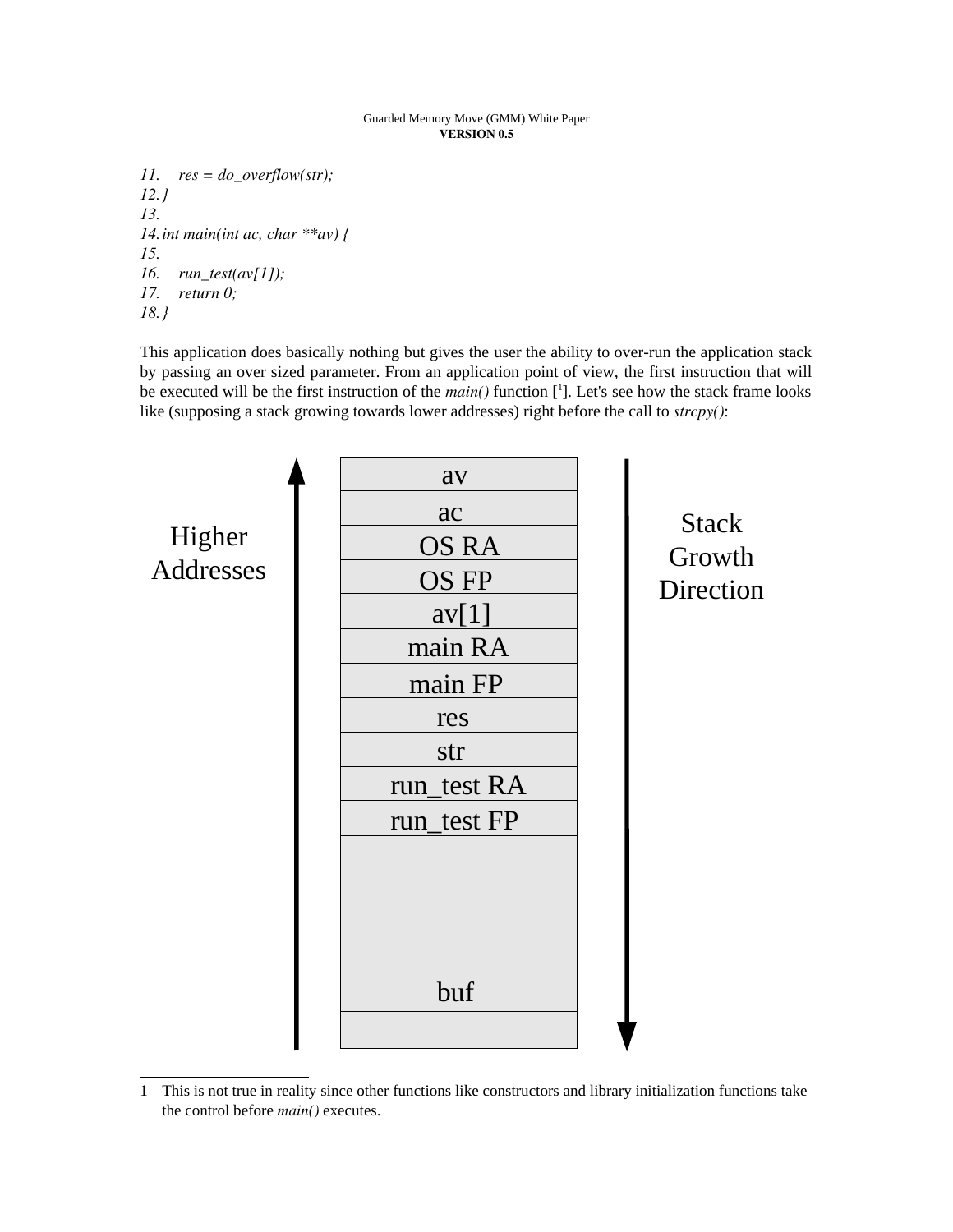The first two parameters that appear on the top of the stack (*ac* and *av*) are pushed in by the library/OS initialization code. When the library/OS calls *main()*, the CPU pushes on the stack the return address that points to the next CPU instruction following the call to the *main()* function (OS RA). When *main()* enters, the first thing it does is to save the current frame pointer (FP), that happens to be the library/OS one (OS FP). Having to call the *run\_test()* function, that requires a string parameter, the content of the *av[1]* variable is pushed into the stack (*av[1]*). The following call to *run\_test()* will make the CPU to save the address of the CPU instruction following the call to *run\_test()* into the stack (main RA). The *run\_test()* function will start by saving the current frame pointer into the stack (main FP), and then will allocate space for the *res* variable by subtracting the size of the *res* variable itself from the current stack pointer (SP). The next call to *do\_overflow()* will require *run\_test()* to push the content of the *str* variable into the stack. As a consequence of the call to *do\_overflow()*, the CPU will save the pointer to the next CPU instruction following the call to *do\_overflow()* into the stack (run\_test RA). On entry, the *do\_overflow()* function will push the current frame pointer (run test FP) into the stack and will allocate space for the buf variable by subtracting the size of buf (32 bytes in this case) from the current stack pointer (SP). At this point the stack layout will look like the one described in the picture above. The next call to *strcpy()* is supposed to copy the content of the string *str* to the locally allocated buffer *buf*. If the length of *str* is less than the size of *buf* (32 bytes in this case), the content is copied and on exit from *do\_overflow()*, the space allocated for the local variables (*buf in this case*) is deallocated by adding to the stack pointer the total size of the allocated variables (32 bytes in our example), the previous frame pointer (run\_test FP) is popped from the stack and the following CPU's RET instruction will cause the CPU itself to pop the next word in the top of the stack (run\_test RA) into the CPU's instruction pointer (IP). From here, everything unwind nicely and the application terminates in a clean way. But what happens if the length of *str* is greater that the size of *buf*? The following data stored after the buf array are the previous function frame pointer (run\_test FP) and the previous function return address (run\_test RA). By over-writing the previous function return address with random data, will make the CPU to pop a likely bad address from the stack and to jump over that address to fetch the next instruction. But what happens if the content of the over-written data is not random? What happens if someone, knowing the programming error living inside the software, try to inject carefully crafted data into the application stack? Well, as you have probably guessed, it is possible in this scenario to alter the return address to make it point to a location on the stack and to inject there malicious code into the application. But how and how difficult is to perform such a task? It is fairly simple indeed and does not require any special genius like many think. There are different techniques to do this and all lead into the calculation of the value to over-write the return address with. With one technique the calculated value will be such that will make the CPU to directly jump into the injected code. The other one will make the injected return address to point to a special instruction (jump to the address contained inside the SP register) contained in the virtual memory space of the application, that will make the CPU to indirectly jump into the injected code. After the exploit and before the CPU will execute the following RET instruction, this is how the stack frame will look like: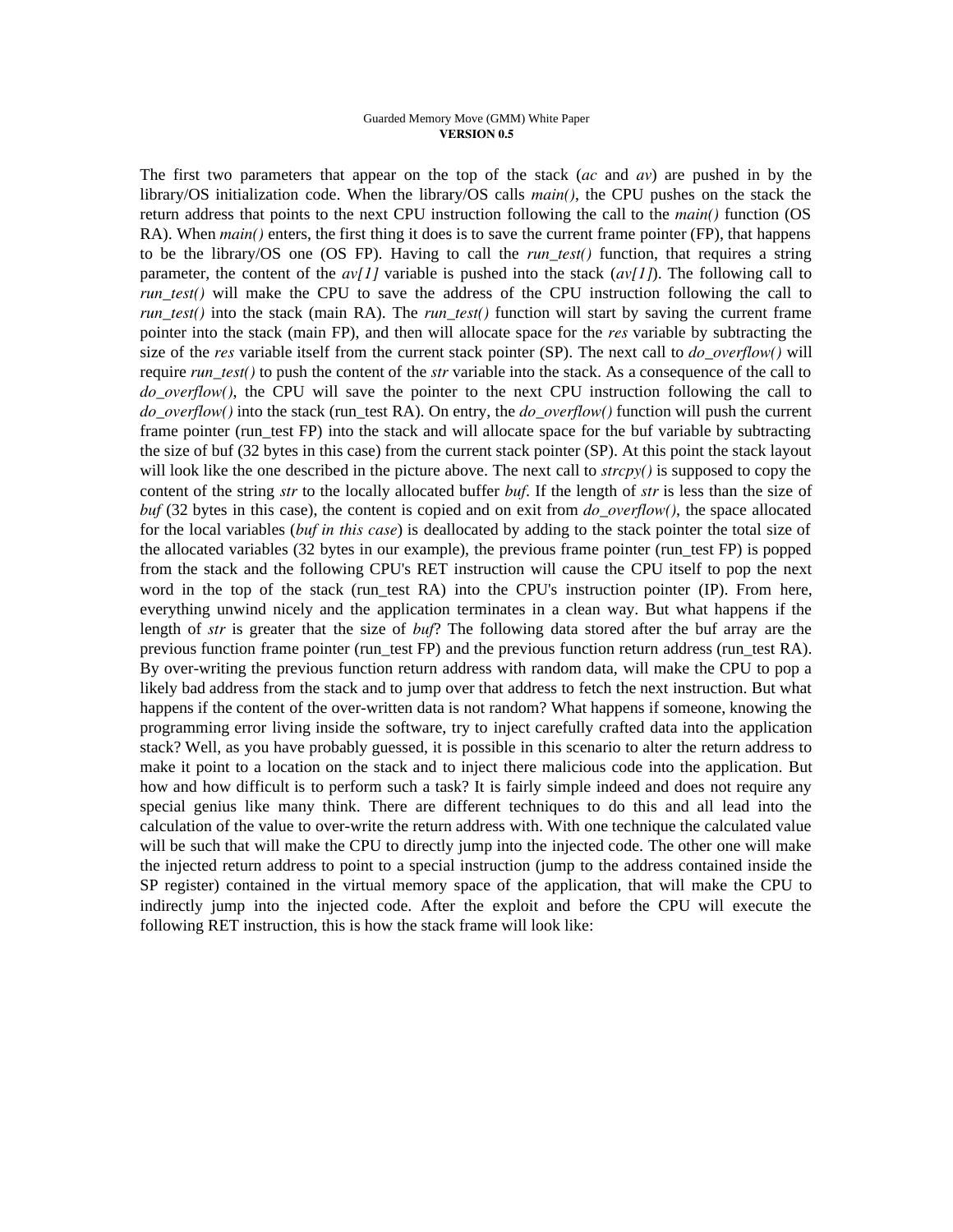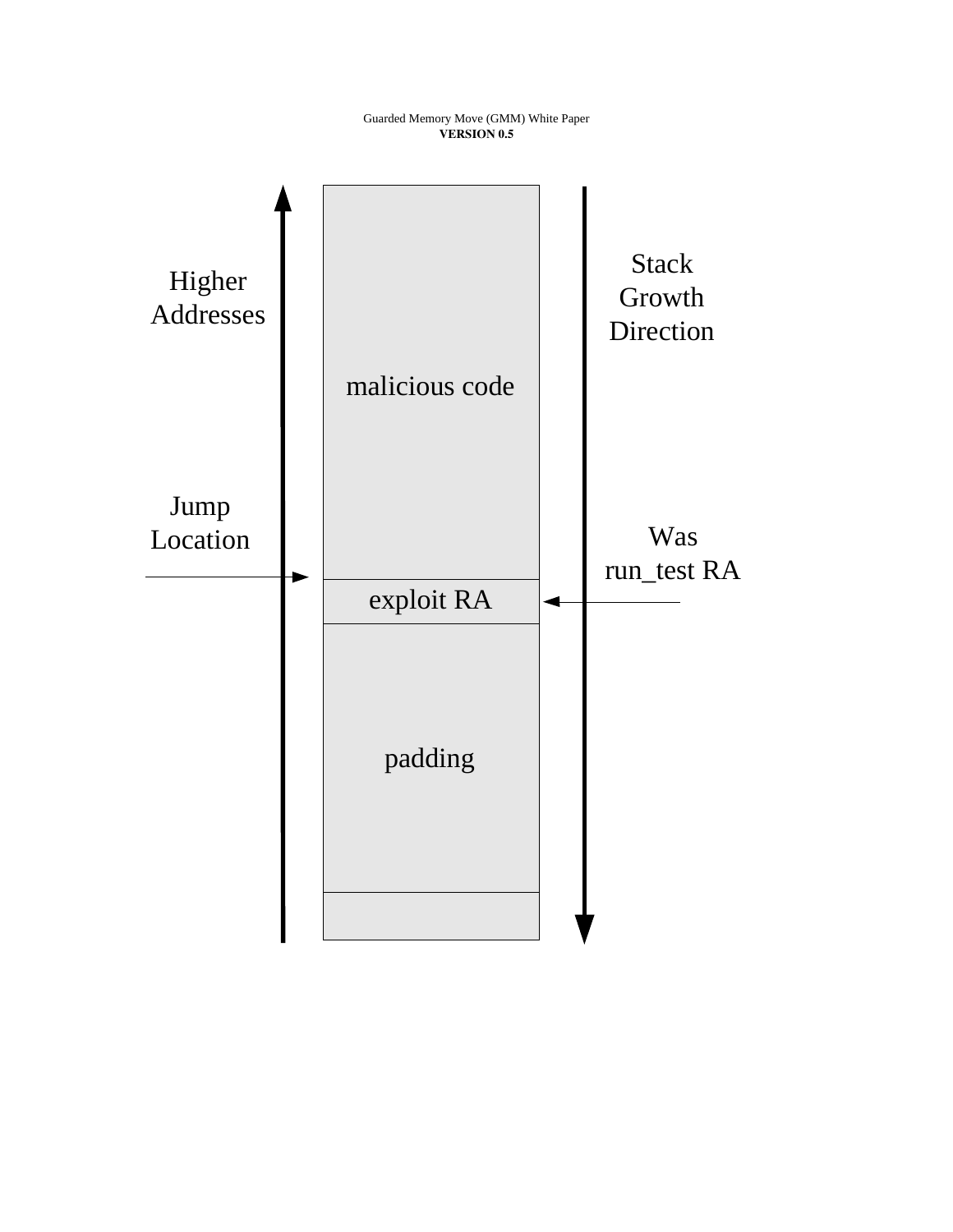### Existing Solutions Analysis

I will start by saying that many CPUs have, among the protection bits of their page table entries, the execution flag (EXEC) that allow the OS to carefully clear such flag for virtual memory regions allocated for the stack. It happens though, that design choices made by user-space libraries require the stack to be executable because they use it for things like trampolines, etc... Having an executable stack opens the door to buffer overflow exploits, and require care about application that are directly exposed to the Internet (or any non-trusted network). One class of solutions available to the system administrator are the usage of specific OS specific patches, like the exec\_shield[3] patch for the Linux OS. Other solutions like StackGuard[4] and StackShield[5] work by patching GCC[6] to perform additional checks at the entry and exit from every called function. Once recompiled with the specially crafted GCC copy, applications are able to catch buffer overflows trying to over-write return addresses and are able to trigger a segmentation fault before the injected code is executed by the following CPU' RET instruction. Both StackGuard and StackShield are available for the Intel x86 CPU family only at the current time. Another solution more similar to GMM is LibSafe [7]. It works like GMM by using the *LD\_PRELOAD* environment variable to insert itself before GLIBC[8] in the dynamic linking resolution. It is then able to execute prologue and epilogue code before and after the core GLIBC function is invoked. The return address is saved into a non-exploitable memory region before the call to the core GLIBC function and it is used on the return path to verify the correctness of the one present after the core GLIBC function returns. If they differ, different actions can be performed, from sending emails, to logging with syslog, to printing warnings on stderr. LibSafe at the current stage, does not cover functions that let the user specify the byte count when copying data, and this can arise the exposure to possible integer overflows in the size calculation, that can in turn make the operation to be buffer overflow prone. Since attackers do have to guess address information from the target machine, the usage of tools like Prelink[9] can also greatly help in hardening publicly exposed machines from buffer overflow attacks. Prelink works by randomly generate mapping addresses for existing libraries and applications, so that it is almost impossible for the attacker to guess virtual memory addresses used in the target machine. While each of the above solutions enable the administrator to block buffer overflows from happening, none of them enable a forensic analysis of the exploit. And this is due a very basic reason, the content of the stack is already compromised when the anomaly is detected. This means that stack trace, function parameters and local variables are no more inspect able by the examiner. This is the main reason that drove the development of GMM.

### GMM Implementation

During the ELF executable file loading, a special section of the ELF file is examined to extract the dynamic loader for the current file. With modern Linux-GLIBC systems this is usually */lib/ldlinux.so.2*. During the dynamic symbol resolution phase, the content of the *LD\_PRELOAD* environment variable is inspected to see if any library is required to be pre-loaded before the dynamic linking begins. Using this technique GMM is able to insert itself before the GLIBC library loading and it is then able to replace certain particular functions with its own copy of the ones. The list of the intercepted functions include *strcpy()*, *gets()*, *fscanf()*, *sscanf()*, and many other that the reader can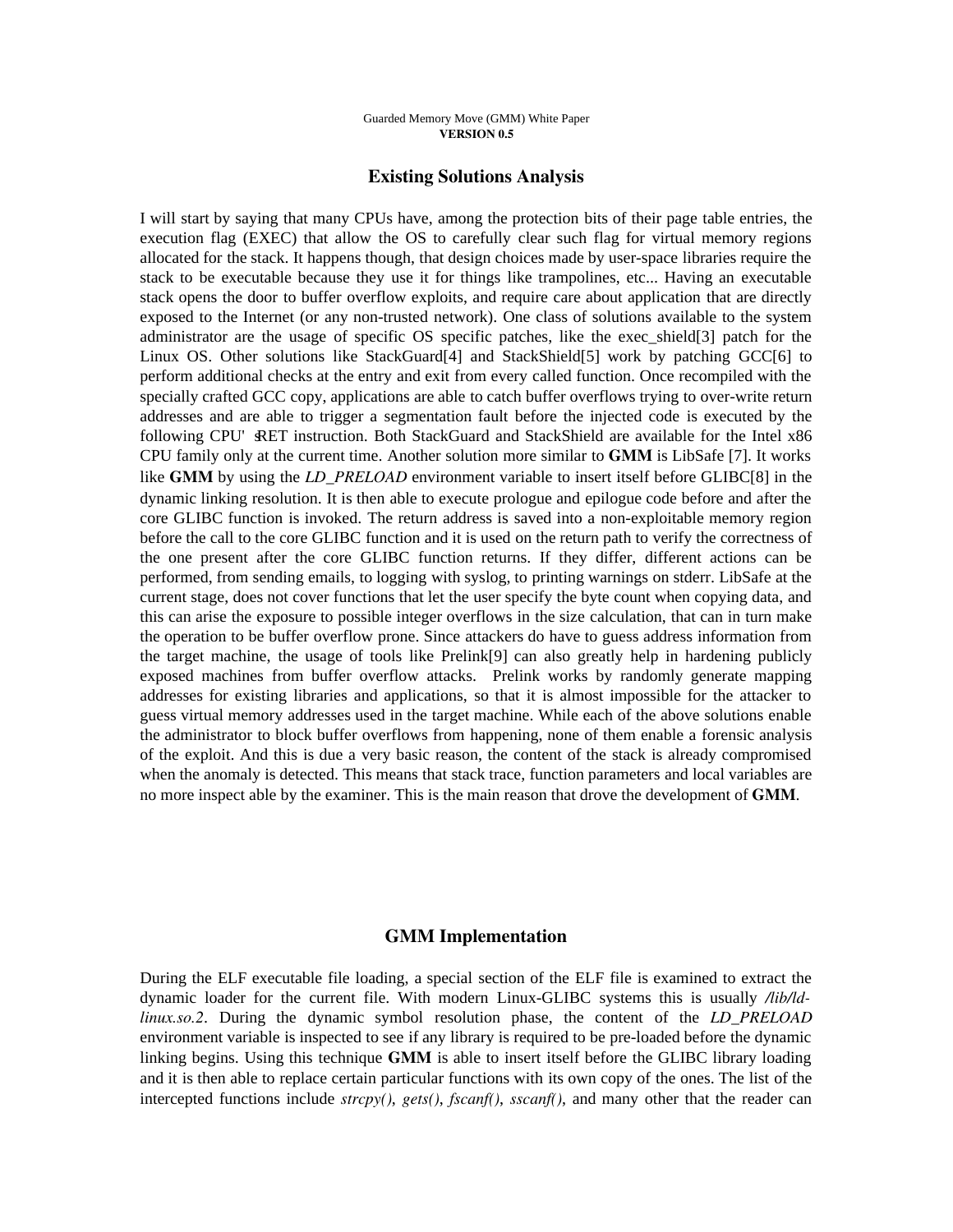verify inside the GMM source package[10]. The GMM users can extend the list of intercepted functions by using the WRAP macros defined in *gmm.h* to add wrappers to *gmm.c*. It is also possible for the user, to use GMM wrapper macros to shield his own application functions by expanding GMM usage to every piece of code that has been hit by overflows. What the GMM wrapper code does is fairly simple. It saves a chunk of stack located right above the monitored function frame and the chain composed by the previous three return addresses, into a private area. Then the core function (GLIBC or application one) is called with the proper parameters. When the core function returns, the previous chain of return addresses is compared with the saved one. If they match, the intercepted function returns normally and the application will continue to run without interruptions. If the GMM wrapper code will instead detect a mis-matching between the saved context and the current one, an exceptional handling is performed. First of all, the previously saved stack chunk is copied back in place by hence restoring the full application stack frame. Then, if the environment variable *GMM\_FAULT\_EXEC* is set, the GMM fault handler code will execute the binary stored in such environment variable, by waiting the child process to terminate before going to execute an invalid instruction that will cause a segmentation fault followed by a core dump. The GMM core code uses GCC extension functions *\_\_builtin\_return\_address()* and *\_\_builtin\_frame\_address()* to retrieve the previous return addresses and frame addresses in a system independent way. This makes the solution to be GCC dependent, by this is considered a non-problem given the widespread acceptance of GCC in the Open Source community. GMM does not require existing applications to be re-compiled to work, even if the condition of having built the software using frame pointers is needed by GMM. This is usually not a problem since it is the GCC default, and the user has to specifically disable them by using the *-fomit-frame-pointer* GCC option. It can be also useful to build the application using debug information (*gcc -g*), to be able to better decode core dumps generated by GMM. To show how GMM helps in the forensic analysis of a vulnerable software, the above listed sample application is faulted with and without the **GMM** interception, and results coming from a GDB[11] dump are compared. This is the output generated by GDB when **GMM** is not in the loop:

*[davide@bigblue test]\$ gdb -c core.14600 gmm-test GNU gdb Red Hat Linux (5.3post-0.20021129.18rh) Copyright 2003 Free Software Foundation, Inc. GDB is free software, covered by the GNU General Public License, and you are welcome to change it and/or distribute copies of it under certain conditions. Type "show copying" to see the conditions. There is absolutely no warranty for GDB. Type "show warranty" for details. This GDB was configured as "i386-redhat-linux-gnu"... Core was generated by `./gmm-test uiyueiwyeowyreoywoeywoewoyrowuruowyeouwyeoqwyeowyeoyruowuoewueywewou'. Program terminated with signal 11, Segmentation fault. Reading symbols from /lib/libc.so.6...done. Loaded symbols for /lib/libc.so.6 Reading symbols from /lib/ld-linux.so.2...done. Loaded symbols for /lib/ld-linux.so.2 #0 0x776f6579 in ?? () (gdb) bt #0 0x776f6579 in ?? () Cannot access memory at address 0x77716f65 (gdb)*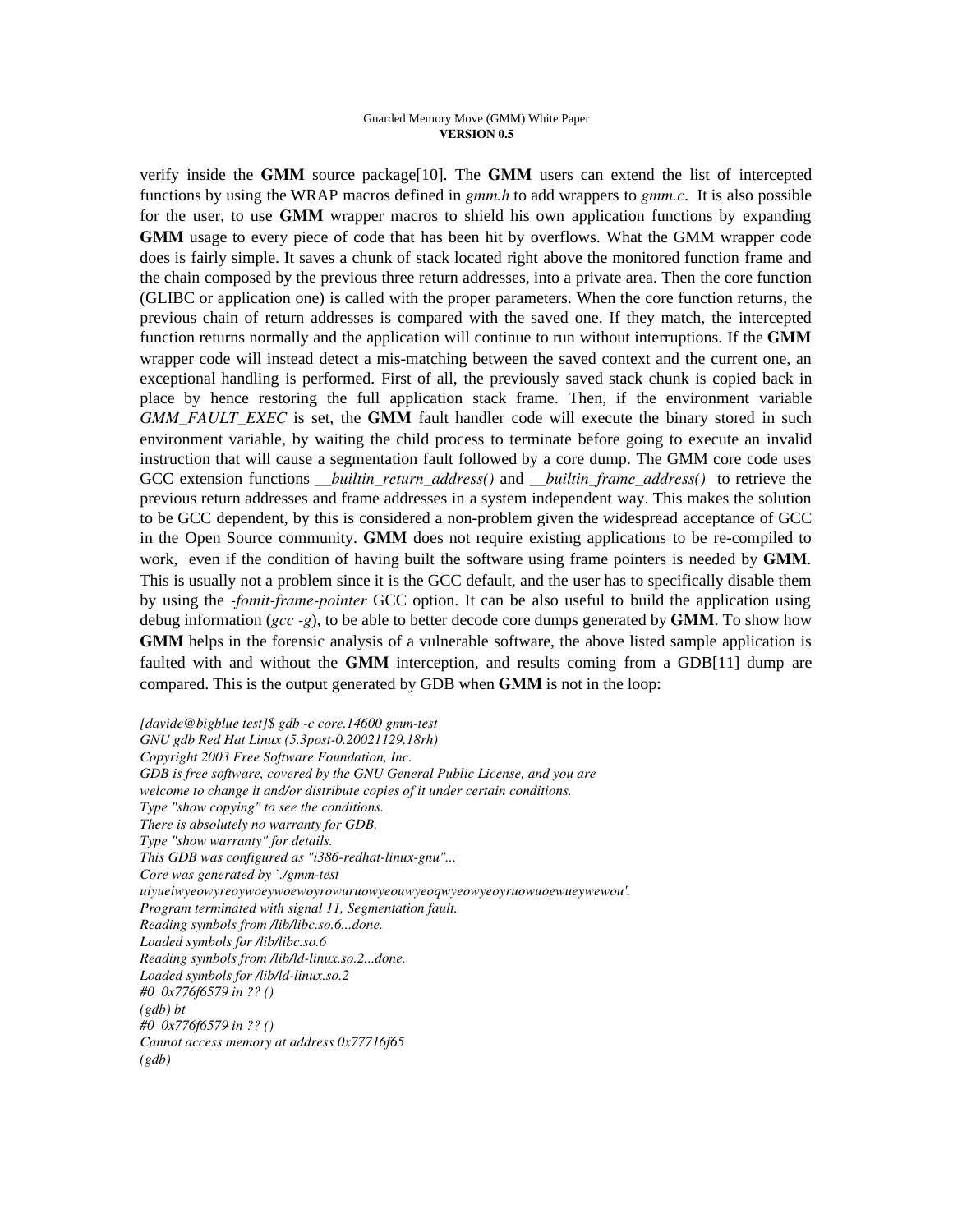As you can easily guess, the stack has been completely wiped out and both the back trace and the parameters inspection is impossible. This is definitely not good since it does not offer any ground for a sane forensic analysis. The above case is a case where there was not exploit, but instead there was a simple non-malicious buffer overflow. In case of an exploit, things are not much different since the content of the frame is completely over-written by the injected code. Now let' see how the stack frame looks like when GMM is in the loop and is intercepting the required function:

*[davide@bigblue test]\$ gdb -c core.14604 gmm-test GNU gdb Red Hat Linux (5.3post-0.20021129.18rh) Copyright 2003 Free Software Foundation, Inc. GDB is free software, covered by the GNU General Public License, and you are welcome to change it and/or distribute copies of it under certain conditions. Type "show copying" to see the conditions. There is absolutely no warranty for GDB. Type "show warranty" for details. This GDB was configured as "i386-redhat-linux-gnu"... Core was generated by `./gmm-test uiyueiwyeowyreoywoeywoewoyrowuruowyeouwyeoqwyeowyeoyruowuoewueywewou'. Program terminated with signal 11, Segmentation fault. Reading symbols from ../gmm/.libs/libgmm.so...done. Loaded symbols for ../gmm/.libs/libgmm.so Reading symbols from /lib/libc.so.6...done. Loaded symbols for /lib/libc.so.6 Reading symbols from /lib/libdl.so.2...done. Loaded symbols for /lib/libdl.so.2 Reading symbols from /lib/ld-linux.so.2...done. Loaded symbols for /lib/ld-linux.so.2 #0 0x400185d4 in sprintf (str=0xbffff840 "ÀÂ", fmt=0x8048464 "%s") at gmm.c:243 243 WRAP\_VFUNCTION(int, sprintf, (char \*str, const char \*fmt, ...), fmt, (str, fmt, args)) (gdb) bt #0 0x400185d4 in sprintf (str=0xbffff840 "ÀÂ", fmt=0x8048464 "%s") at gmm.c:243 #1 0x08048376 in do\_overflow (str=0xbffffa44 "uiyueiwyeowyreoywoeywoewoyrowuruowyeouwyeoqwyeowyeoyruowuoewueywewouew") at gmm-test.c:33 #2 0x08048396 in run\_test (str=0xbffffa44 "uiyueiwyeowyreoywoeywoewoyrowuruowyeouwyeoqwyeowyeoyruowuoewueywewouew") at gmm-test.c:41 #3 0x080483b3 in main (argc=2, argv=0x390d) at gmm-test.c:51 #4 0x40043ab7 in \_\_libc\_start\_main () from /lib/libc.so.6 (gdb)*

This looks a lot better, isn'tit? The full frame information are available for a full forensic analysis and for a thorough report to be compiled. Not only the back trace, the function parameters and the local variables are available, but also the data used by the attacker is inspect able. Many times indeed, even knowing the exact location of the faulting code, does not allow the developer to understand where the code itself can be broken. And having the data that triggers the fault is of vital importance for debugging the application.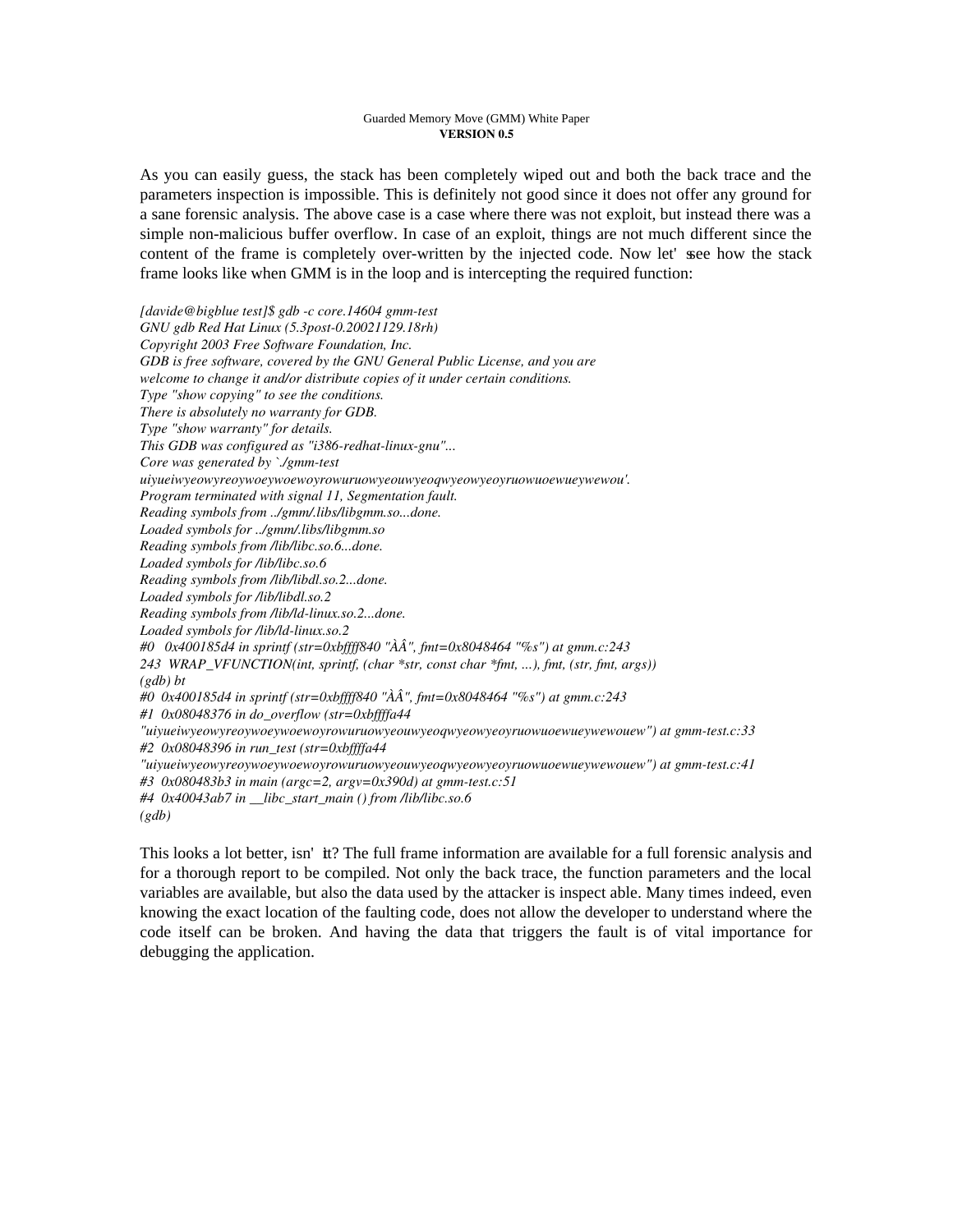# Using And Extending GMM

Like it has been specified in the previous chapter, GMM uses the *LD\_PRELOAD* capability of the GLIBC loader to insert itself between the application and the GLIBC library. For example, suppose your application named *gmm\_target* is an Internet server and it is experiencing weird crashes, or more in general, application or system logs reveal something strange about the application itself. To use GMM you first have to build it on your system by downloading the source package from the GMM home page. A typical build and install procedure goes like:

*\$ ./configure –prefix=/usr \$ make \$ su # make install*

The above sequence of commands will build and install GMM libraries and include files. To use GMM you have now to add the path of its shared library inside the LD PRELOAD environment variable. This can be done either by setting it inside the server start/stop script by doing:

### *export LD\_PRELOAD=/usr/lib/libgmm.so:\$ LD\_PRELOAD*

Or by specifying it in the same command line used to run the application:

### *\$ LD\_PRELOAD=/usr/lib/libgmm.so:\$ LD\_PRELOAD gmm\_target ...*

If the GMM interception layer will find something that will overwrite stack frame return addresses, a segmentation fault will be triggered after the saved stack frame is restored. The resulting core file will have all the information needed to successfully debug the target application. Call trace, function parameters and local variables are preserved by the GMM interception layer. In case the core file will end up having a corrupted stack frame, it will usually report the name of the function where the fault (not controlled by GMM) happened because of a bad return address injected by the attacker. This is likely the name of a function that is not intercepted by GMM, and you would need to add such function to the GMM monitor. This can be achieved in two different ways depending on the fact that the faulting function is inside GLIBC (or any dynamic library linked by *gmm\_target*) or inside the *gmm\_target* source code itself. In case the faulting function resides inside GLIBC or any dynamically loaded shared library, you will need to edit the *gmm.c* file of the GMM source distribution to wrap the function with macros defined inside the *gmm.h* include file. In case the function is instead defined inside the *gmm\_target* application itself, you need to wrap your function with one of the macros defined inside *gmm.h*. Suppose a function "*int do\_this(char \*str)*" that needs to be wrapped with GMM code. The following changes should be applied to the *gmm\_target* source code. First, the existing function should be renamed to "*int do\_this\_gmm(char \*str)*". Then, the GMM wrapper macro should be used to define the new instrumented function like:

### *WRAP\_USER\_FUNCTION(int, do\_this, (char \*str), (str))*

The *gmm\_target* application should then be rebuilt and it should be run again using the GMM monitor. When GMM intercept an attempt to over-write the return address that is stored on the stack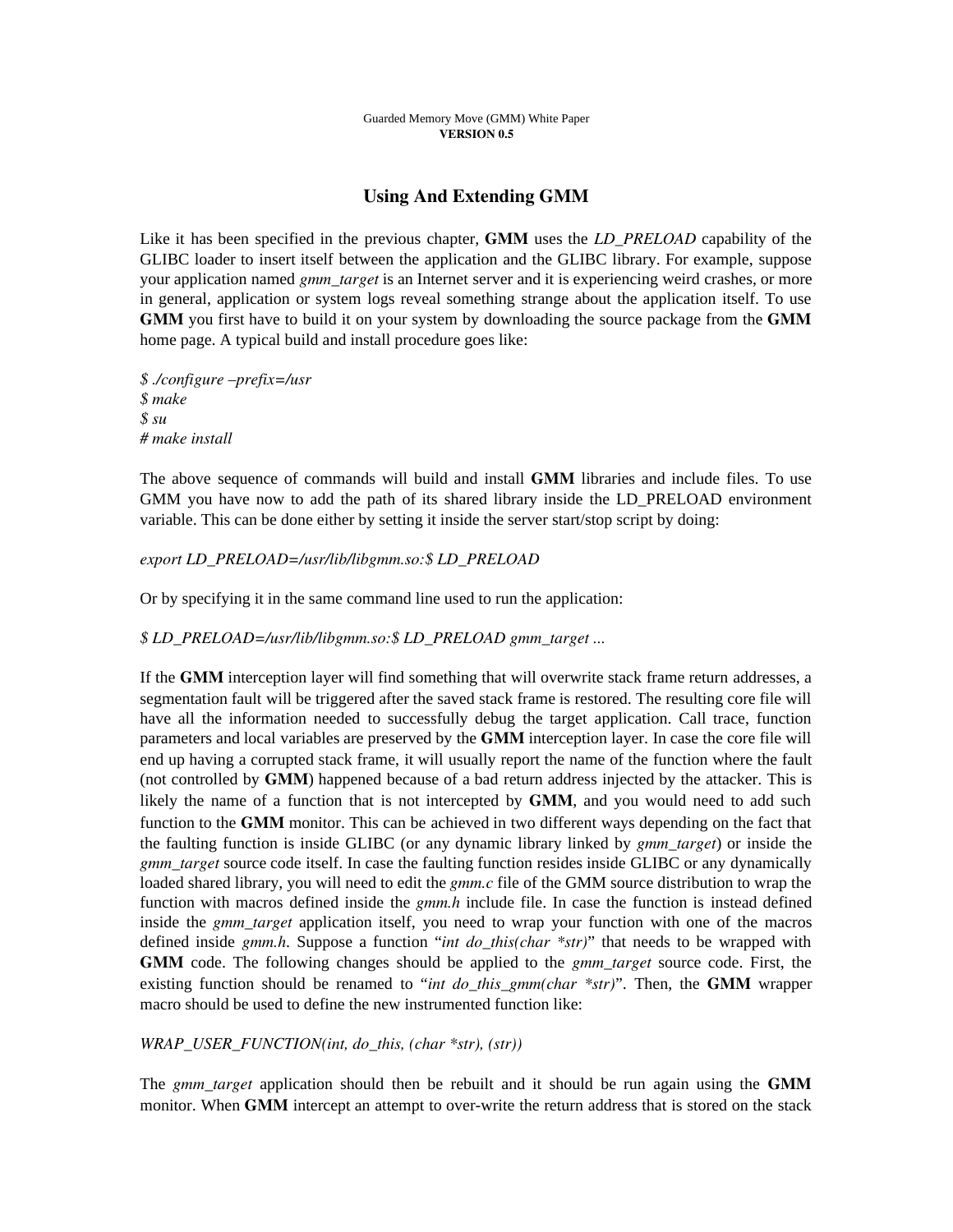frame, it will generate e segmentation fault, after having restored the original frame. It is possible to make GMM to perform extra actions upon buffer overflow detection. By defining the environment variable *GMM\_FAULT\_EXEC*, it is possible to ask **GMM** to execute the binary whose path is stored inside such variable before going to generate the segmentation fault. Only one parameter will be passed to the external binary, and this is the process ID (PID) of the faulting task. The GMM fault code will do a *waitpid()* on the child process, so the segmentation fault will not be triggered until the executed process will terminate. The external binary execution feature can be used to perform the more disparate tasks. From sending a notification message to some administrative email address, to running a debugger by attaching the faulting process.

## **Software**

GMM is released under GPL license[12] and the full source is available inside its home page at:

http://www.xmailserver.org/gmm.html

## **Conclusion**

GMM born from a need of the author to inspect a suspect buffer overflow vulnerability inside an existing Open Source application. While existing methods were able to detect and stop the possible malicious code, forensic analysis was impossible due stack frame corruption generated by the buffer overflow. GMM helped a lot in finding that, in this particular case, there was no exploit being attempted but it was simply a bug triggered by some special data. All software engineers and system administrators dealing with the debug of faulting applications due possible buffer overflow exploits, will find in **GMM** a precious inspection tool.